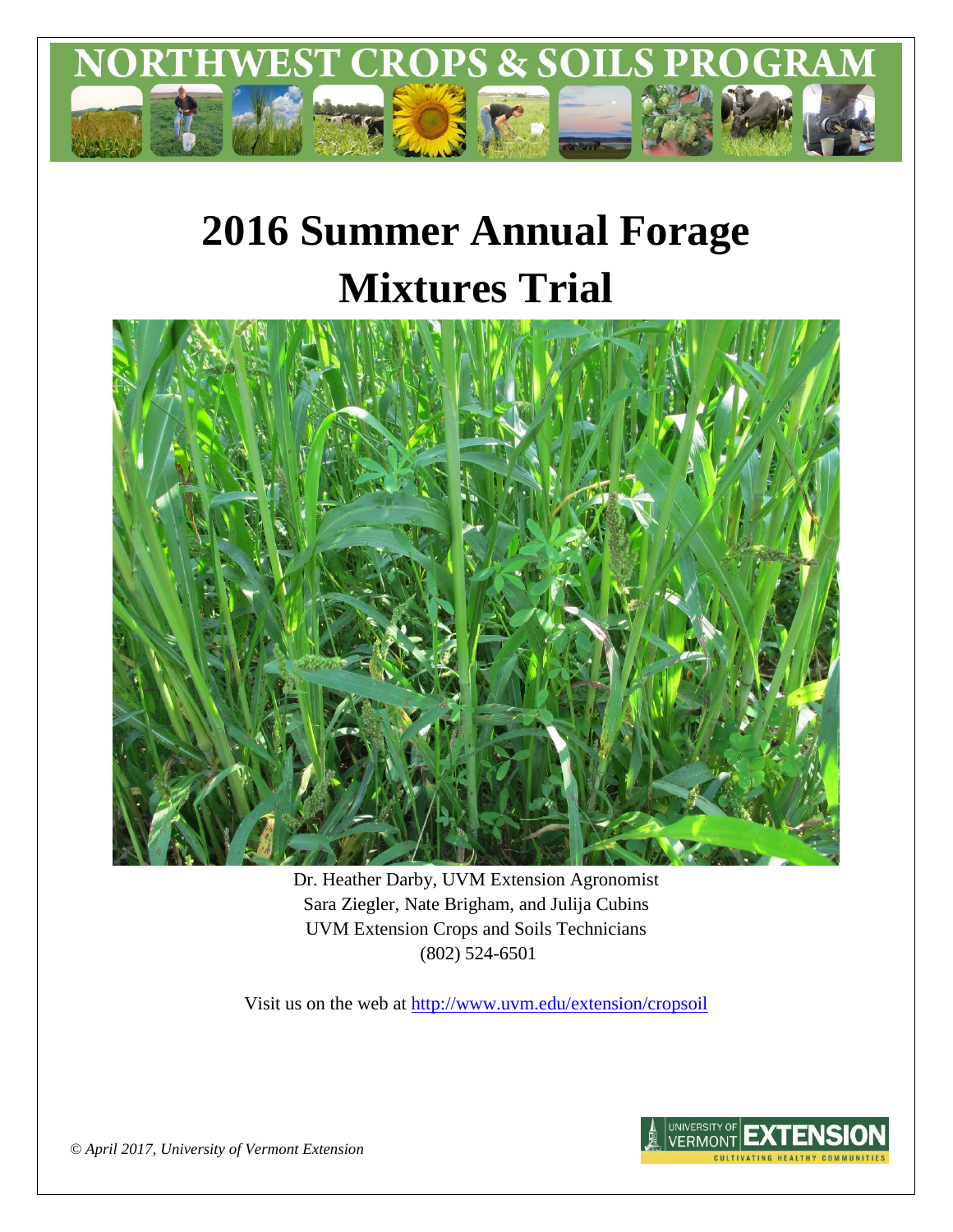#### **2016 SUMMER ANNUAL FORAGE MIXTURES TRIAL Dr. Heather Darby, University of Vermont Extension [heather.darby\[at\]uvm.edu](mailto:heather.darby@uvm.edu?subject=2013%20Long%20Season%20Corn%20Report)**

In 2016, the University of Vermont Extension Northwest Crops and Soils Program evaluated yield and quality of six summer annual forage species and five mixtures at Borderview Research Farm in Alburgh, VT. In the Northeast, cool season grasses dominate the pastures and hay meadows farmers rely on throughout the season. With the onset of hot summer weather, these grasses enter dormancy and slow in production leading to what is generally referred to as the "summer slump". In addition to this loss in production, organic producers must provide animals with 30% of their dry matter intake (DMI) from pasture over at least 120 days of the year. These constraints, in combination with variable weather, can make it very difficult to produce adequate forage from these cool season perennial grasses alone to meet the farmer's needs. Summer annual species thrive in hot weather and can be grazed to help reach the pasture requirement or can be used as stored feed to supplement other sources. Recently, there has been a growing interest in utilizing multiple species to maximize forage yield and quality. In 2015, we trialed three- and five-way mixtures of various summer annual grass, legume, and forb species. We found it very difficult to establish a well-balanced mixture as the grasses tended to outcompete the other species. In 2016, we simplified the project to examine seeding rates of summer annual legumes and grasses to better understand how to establish mixtures of these species and be able to benefit from both species. While the information presented can begin to describe the yield and quality performance of these forage mixtures in this region, it is important to note that the data represent results from only one season and one location.

## **MATERIALS AND METHODS**

In 2016, 13 annual forage mixtures were evaluated at Borderview Research Farm in Alburgh, VT. The plot design was a randomized complete block with four replications. The soil type at the Alburgh location was a Benson rocky silt loam (Table 1).

| Location                      | <b>Borderview Research Farm - Alburgh, VT</b> |  |  |
|-------------------------------|-----------------------------------------------|--|--|
| Soil type                     | Benson rocky silt loam                        |  |  |
| <b>Previous crop</b>          | Corn silage                                   |  |  |
| <b>Tillage operations</b>     | Chisel plow, disk and spike tooth harrow      |  |  |
| <b>Planting equipment</b>     | Cone Seeder                                   |  |  |
| Treatments (species/mixtures) | 12                                            |  |  |
| <b>Replications</b>           | 4                                             |  |  |
| <b>Plot size (ft)</b>         | $5 \times 20$                                 |  |  |
| <b>Planting date</b>          | $6$ -Jun                                      |  |  |
| <b>Harvest dates</b>          | 3-Aug and 30-Aug                              |  |  |

**Table 1. Annual forage trial management, Alburgh, VT, 2016.**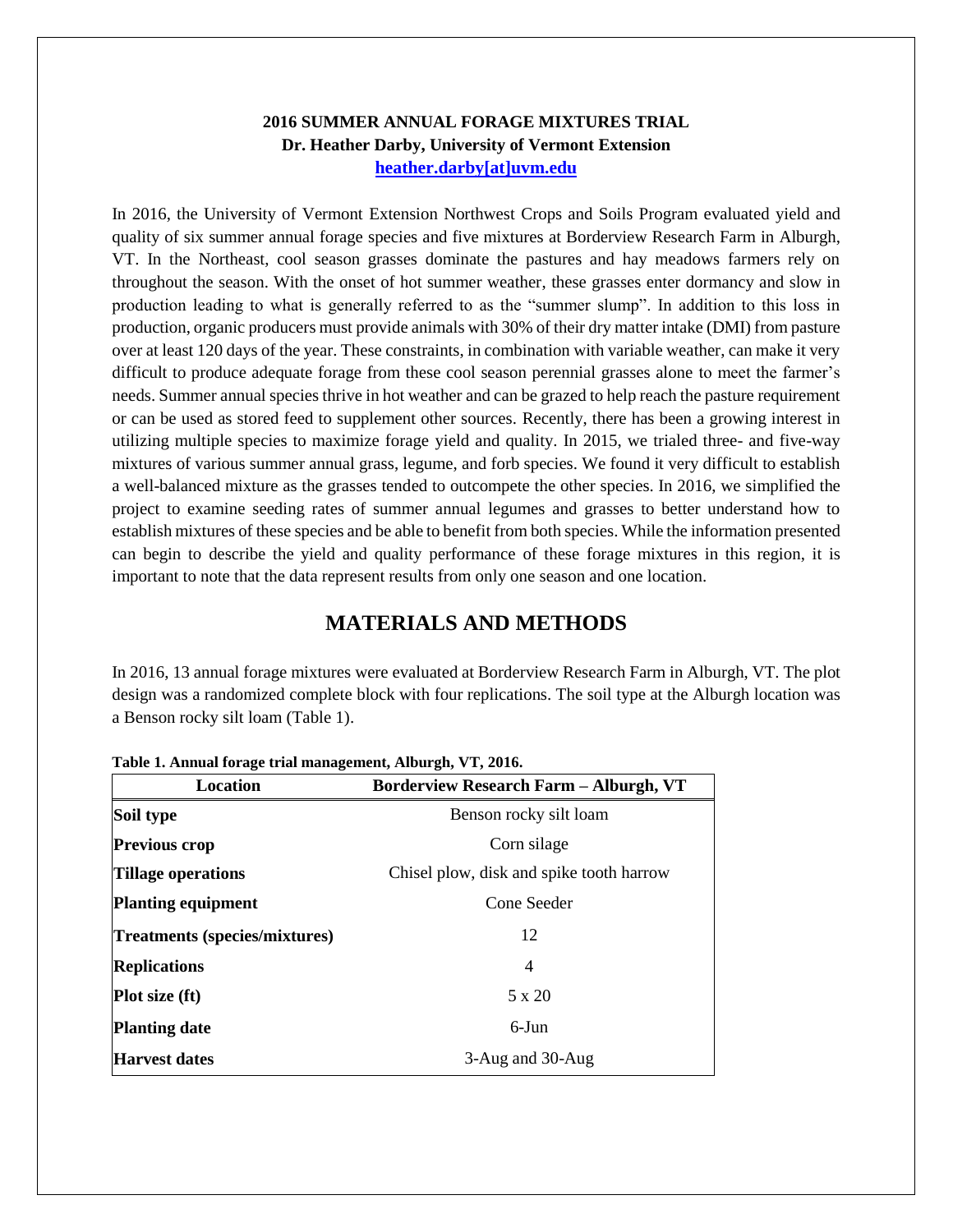The seedbed was chisel plowed, disked, and finished with a spike tooth harrow. The previous crop was corn silage. Plots were 5' x 20' and replicated 4 times. The trial was planted with a cone seeder on 6-Jun. Plots were harvested with the carter forage harvester in a 3' x 20' area on 3-Aug. Due to uneven emergence, some plots were hand harvested in a  $0.25m<sup>2</sup>$  area. After harvest, all the remaining plots were mowed to the same height. Plots were again harvested on 30-Aug. Due to poor regrowth, some plots were not harvested a second time.

Treatments were summer annual forages species alone or in mixtures (Table 2). An approximate 1 lb subsample of the harvested material was collected, dried, ground, and then analyzed at the University of Vermont's Testing Laboratory, Burlington, VT, for forage quality. Dry matter yields were calculated.

|                        |                                                                                                                                                                                                                                                                          |                                                                                                                                                                                                                                                                                                                                                                           | <b>Seeding Rate</b>               |  |
|------------------------|--------------------------------------------------------------------------------------------------------------------------------------------------------------------------------------------------------------------------------------------------------------------------|---------------------------------------------------------------------------------------------------------------------------------------------------------------------------------------------------------------------------------------------------------------------------------------------------------------------------------------------------------------------------|-----------------------------------|--|
| <b>Treatment</b>       |                                                                                                                                                                                                                                                                          |                                                                                                                                                                                                                                                                                                                                                                           | $\mathbf{lbs.}\ \mathbf{ac}^{-1}$ |  |
|                        | Millet                                                                                                                                                                                                                                                                   | <b>Variety</b><br>Wonderleaf<br>Frosty<br>Wonderleaf<br>Frosty<br>Hayking<br>Frosty<br>Hayking<br>Frosty<br>Wonderleaf<br><b>AC</b> Greenfix<br>Wonderleaf<br>Wonderleaf<br>Hayking<br><b>AC</b> Greenfix<br>Hayking<br><b>AC</b> Greenfix<br>Stockade and<br>Purple bounty<br><b>VNS</b><br><b>VNS</b><br>Trophy<br><b>VNS</b><br>Wildlife blend<br>Frosty<br>Wonderleaf | 10                                |  |
| MC1                    | <b>Species</b><br><b>Berseem Clover</b><br>Millet<br><b>Berseem Clover</b><br>Sudangrass<br><b>Berseem Clover</b><br>Sudangrass<br><b>Berseem Clover</b><br>Millet<br><b>Chickling Vetch</b><br>Millet<br><b>Chickling Vetch</b><br>Sudangrass<br><b>Chickling Vetch</b> |                                                                                                                                                                                                                                                                                                                                                                           | 10                                |  |
| MC <sub>2</sub>        |                                                                                                                                                                                                                                                                          |                                                                                                                                                                                                                                                                                                                                                                           | 14                                |  |
|                        |                                                                                                                                                                                                                                                                          |                                                                                                                                                                                                                                                                                                                                                                           | 6                                 |  |
| SC <sub>1</sub>        |                                                                                                                                                                                                                                                                          |                                                                                                                                                                                                                                                                                                                                                                           | 25                                |  |
|                        |                                                                                                                                                                                                                                                                          |                                                                                                                                                                                                                                                                                                                                                                           | 25                                |  |
|                        |                                                                                                                                                                                                                                                                          |                                                                                                                                                                                                                                                                                                                                                                           | 35                                |  |
| SC <sub>2</sub>        |                                                                                                                                                                                                                                                                          |                                                                                                                                                                                                                                                                                                                                                                           | 15                                |  |
|                        |                                                                                                                                                                                                                                                                          |                                                                                                                                                                                                                                                                                                                                                                           | 10                                |  |
| MV1<br>MV <sub>2</sub> |                                                                                                                                                                                                                                                                          |                                                                                                                                                                                                                                                                                                                                                                           | 10                                |  |
|                        |                                                                                                                                                                                                                                                                          |                                                                                                                                                                                                                                                                                                                                                                           | 14                                |  |
|                        |                                                                                                                                                                                                                                                                          |                                                                                                                                                                                                                                                                                                                                                                           | 6                                 |  |
| SV1                    |                                                                                                                                                                                                                                                                          |                                                                                                                                                                                                                                                                                                                                                                           | 25                                |  |
|                        |                                                                                                                                                                                                                                                                          |                                                                                                                                                                                                                                                                                                                                                                           | 25                                |  |
| SV <sub>2</sub>        | Sudangrass                                                                                                                                                                                                                                                               |                                                                                                                                                                                                                                                                                                                                                                           | 35                                |  |
|                        | <b>Chickling Vetch</b>                                                                                                                                                                                                                                                   |                                                                                                                                                                                                                                                                                                                                                                           | 15                                |  |
|                        | Peas & Oats                                                                                                                                                                                                                                                              |                                                                                                                                                                                                                                                                                                                                                                           | 26                                |  |
|                        | Hairy vetch                                                                                                                                                                                                                                                              |                                                                                                                                                                                                                                                                                                                                                                           | 16                                |  |
|                        | Crimson clover                                                                                                                                                                                                                                                           |                                                                                                                                                                                                                                                                                                                                                                           | 16                                |  |
| Pollinator             | <b>Buckwheat</b>                                                                                                                                                                                                                                                         |                                                                                                                                                                                                                                                                                                                                                                           | 16                                |  |
|                        | Rape                                                                                                                                                                                                                                                                     |                                                                                                                                                                                                                                                                                                                                                                           | 10.5                              |  |
|                        | Berseem clover                                                                                                                                                                                                                                                           |                                                                                                                                                                                                                                                                                                                                                                           | 10.5                              |  |
|                        | Sunflower                                                                                                                                                                                                                                                                |                                                                                                                                                                                                                                                                                                                                                                           | 10.5                              |  |
| Berseem                | Berseem clover                                                                                                                                                                                                                                                           |                                                                                                                                                                                                                                                                                                                                                                           | 15                                |  |
| Millet                 | Pearl Millet                                                                                                                                                                                                                                                             |                                                                                                                                                                                                                                                                                                                                                                           | 20                                |  |
| Sudangrass             | Sudangrass                                                                                                                                                                                                                                                               | Hayking                                                                                                                                                                                                                                                                                                                                                                   | 50                                |  |
| Vetch                  | Chickling vetch                                                                                                                                                                                                                                                          | <b>AC</b> Greenfix                                                                                                                                                                                                                                                                                                                                                        | 60                                |  |

**Table 2. Summer annual forage species and mixtures evaluated in Alburgh, VT.**

Forage quality was analyzed using the FOSS NIRS (near infrared reflectance spectroscopy) DS2500 Feed and Forage analyzer. Dried and coarsely-ground plot samples were brought to the lab where they were reground using a cyclone sample mill (1mm screen) from the UDY Corporation. The samples were then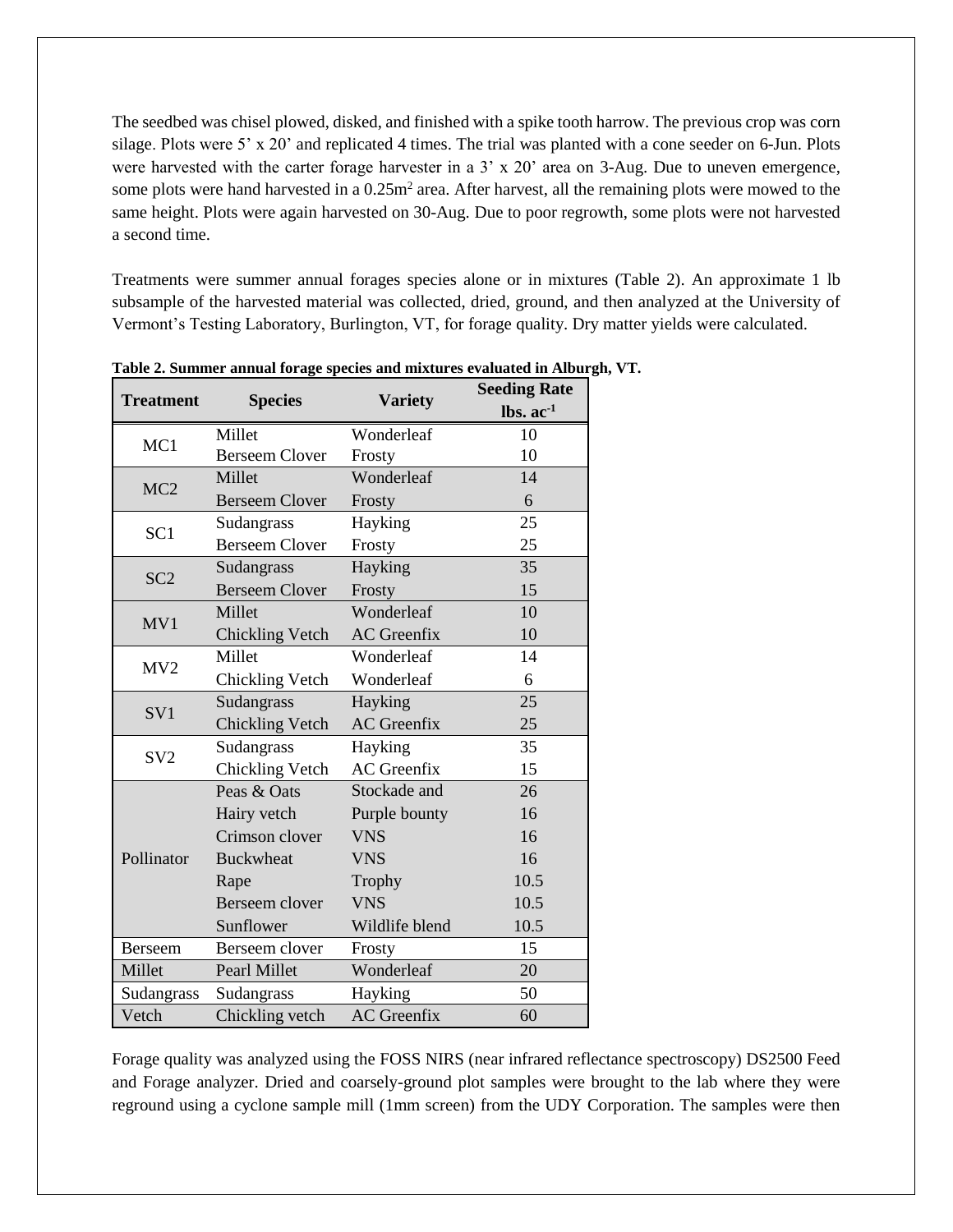analyzed using the FOSS NIRS DS2500 for crude protein (CP), acid detergent fiber (ADF), neutral detergent fiber (NDF), 30-hour digestible NDF (NDFD), and total digestible nutrients (TDN).

Mixtures of true proteins, composed of amino acids, and non-protein nitrogen make up the CP content of forages. The CP content of forages is determined by measuring the amount of nitrogen and multiplying by 6.25. The bulky characteristics of forage come from fiber. Forage feeding values are negatively associated with fiber since the less digestible portions of plants are contained in the fiber fraction. The detergent fiber analysis system separates forages into two parts: cell contents, which include sugars, starches, proteins, non-protein nitrogen, fats and other highly digestible compounds; and the less digestible components found in the fiber fraction. The total fiber content of forage is contained in the neutral detergent fiber (NDF). Chemically, this fraction includes cellulose, hemicellulose, and lignin. Because of these chemical components and their association with the bulkiness of feeds, NDF is closely related to feed intake and rumen fill in cows. Evaluation of forages and other feedstuffs for NDF digestibility (NDFD) is being conducted to aid prediction of feed energy content and animal performance. Research has demonstrated that lactating dairy cows will eat more dry matter and produce more milk when fed forages with optimum NDFD. Forages with increased NDFD will result in higher energy values and, perhaps more importantly, increased forage intakes. Forage NDFD can range from 20 – 80% NDF. The results presented in this report represent 48-hr NDFD.

Yield data and stand characteristics were analyzed using mixed model analysis using the mixed procedure of SAS (SAS Institute, 1999). Replications within trials were treated as random effects, and mixtures were treated as fixed. Treatment mean comparisons were made using the Least Significant Difference (LSD) procedure when the F-test was considered significant  $(p<0.10)$ .

Variations in yield and quality can occur because of variations in genetics, soil, weather, and other growing conditions. Statistical analysis makes it possible to determine whether a difference among hybrids is real or whether it might have occurred due to other variations in the field. At the bottom of each table a LSD

value is presented for each variable (i.e. yield). Least Significant Differences (LSDs) at the 0.10 level of significance are shown. Where the difference between two hybrids within a column is equal to or greater than the LSD value at the bottom of the column, you can be sure that for 9 out of 10 times, there is a real difference between the two hybrids. Hybrids that were not significantly lower in performance than the highest hybrid in a particular column are indicated with an asterisk. In this

| <b>Hybrid</b> | Yield  |
|---------------|--------|
| А             | 6.0    |
| B             | $7.5*$ |
| C,            | $9.0*$ |
| LSD           | 2.0    |

example, hybrid C is significantly different from hybrid A but not from hybrid B. The difference between C and B is equal to 1.5, which is less than the LSD value of 2.0. This means that these hybrids did not differ in yield. The difference between C and A is equal to 3.0, which is greater than the LSD value of 2.0. This means that the yields of these hybrids were significantly different from one another. The asterisk indicates that hybrid B was not significantly lower than the top yielding hybrid C, indicated in bold.

#### **RESULTS**

Seasonal precipitation and temperatures recorded with a Davis Instruments Vantage Pro 2 weather station with WeatherLink data logger in Alburgh, VT are shown in Table 3. From June through August there was an accumulation of 1784 Growing Degree Days (GDDs) in Alburgh, which is 90 GDDs more than the 30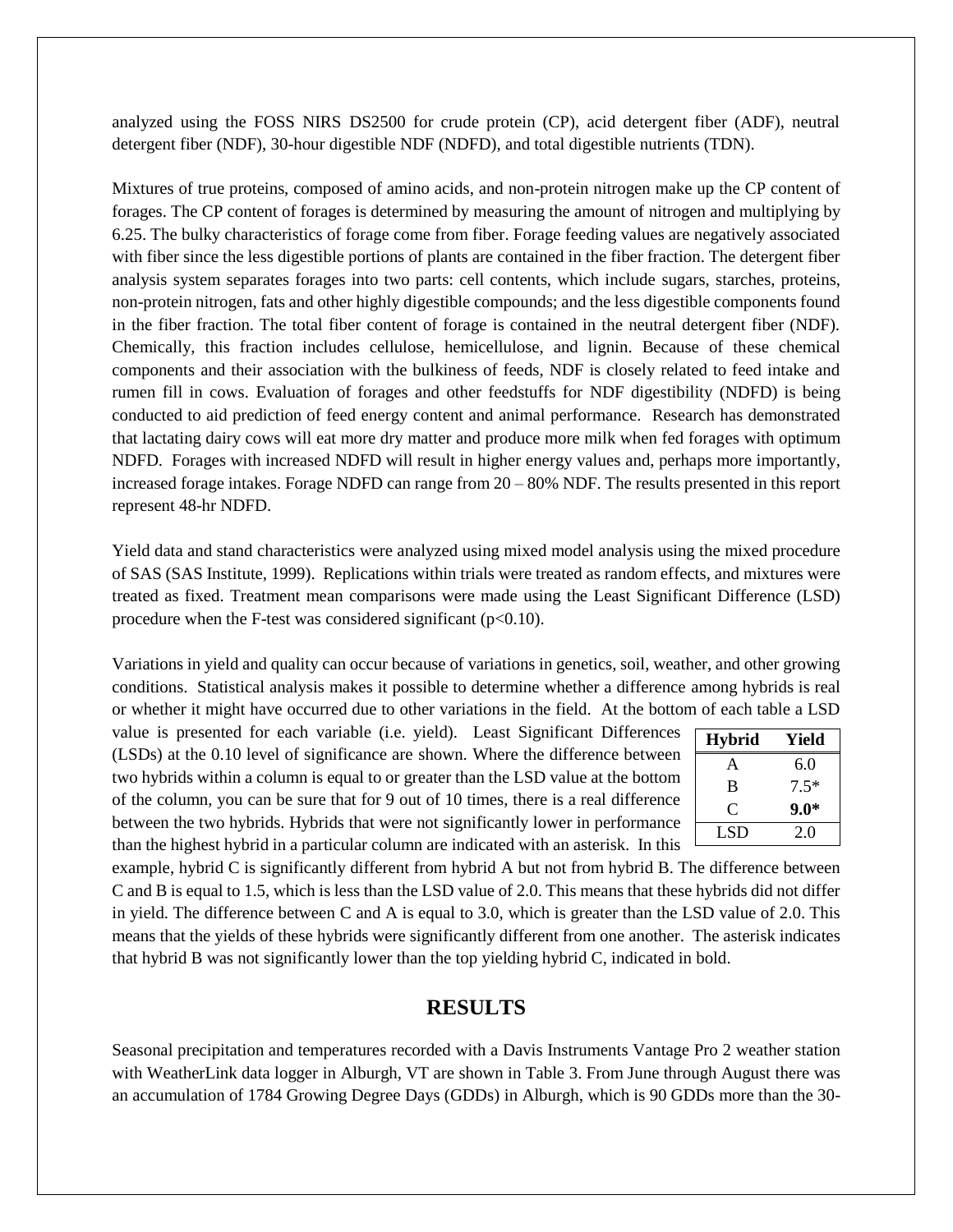year average. Rainfall was below normal at planting by almost an inch. Slow and patchy emergence of the crop was a result of dry soil conditions.

| Alburgh, VT                       | $\sim$ $\sim$<br>June | <b>July</b> | <b>August</b> |
|-----------------------------------|-----------------------|-------------|---------------|
| Average temperature $(^{\circ}F)$ | 65.8                  | 70.7        | 71.6          |
| Departure from normal             | 0.00                  | 0.10        | 2.90          |
|                                   |                       |             |               |
| Precipitation (inches)            | 2.80                  | 1.80        | 3.00          |
| Departure from normal             | $-0.88$               | $-2.37$     | $-0.93$       |
|                                   |                       |             |               |
| Growing Degree Days (base 50°F)   | 481                   | 640         | 663           |
| Departure from normal             |                       |             | 82            |

**Table 1. Seasonal weather data<sup>1</sup> collected in Alburgh, VT, 2016.**

<sup>1</sup>Based on weather data from a Davis Instruments Vantage Pro2 with WeatherLink data logger.

Historical averages are for 30 years of NOAA data (1981-2010) from Burlington, VT.

These droughty conditions persisted through the growing season with the driest month being July, which was almost 2.5" below normal. Temperatures during the season were approximately normal with the exception of August, which was about 3 degrees above normal. These warm dry conditions continued into September causing poor regrowth and no third harvest.

| <b>Summer</b>         | Dry Matter (DM) | <b>DM</b> Yield | <b>Crude Protein</b> | <b>ADF</b>        | <b>NDF</b>          | <b>NDFD</b>        |
|-----------------------|-----------------|-----------------|----------------------|-------------------|---------------------|--------------------|
| annual                | %               | tons $ac^{-1}$  | % of DM              | % of DM           | % of DM             | % of NDF           |
| MC <sub>1</sub>       | 15.8            | 1.54            | 17.3 <sub>bc</sub>   | 30.9 <sub>b</sub> | 51.3de              | 68.3abc            |
| MC <sub>2</sub>       | 16.5            | 0.982           | 19.4abc              | 26.6ab            | 45.3cde             | 70.7a              |
| SC <sub>1</sub>       | 22.9            | 2.79            | 16.3bc               | 32.7b             | 53.7e               | 62.3               |
| SC <sub>2</sub>       | 21.7            | 1.15            | 15.2c                | 32.7 <sub>b</sub> | 54.0e               | 63.8bc             |
| MV1                   | 21.6            | 1.06            | 20.5ab               | 25.2ab            | 42.9 <sub>bcd</sub> | 69.8ab             |
| MV <sub>2</sub>       | 16.6            | 1.01            | 18.1bc               | 29.4b             | 48.3de              | 68.5ab             |
| SV <sub>1</sub>       | 15.9            | 1.03            | 17.4bc               | 32.1 <sub>b</sub> | 50.6de              | 53.0bc             |
| SV2                   | 18.1            | 0.954           | 17.9bc               | 29.5 <sub>b</sub> | 48.4de              | 64.4abc            |
| Pollinator            | 15.7            | 1.40            | 17.8bc               | 26.7ab            | 37.2abc             | 62.9 <sub>bc</sub> |
| <b>Berseem Clover</b> | 21.5            | 0.829           | 23.1a                | 21.1a             | 30.0a               | 48.9d              |
| Chickling Vetch       | 17.3            | 0.613           | 23.8a                | 25.8ab            | 34.4ab              | 60.6 <sub>b</sub>  |
| Millet                | 21.1            | 1.67            | 16.0bc               | 30.5 <sub>b</sub> | 50.8de              | 69.1ab             |
| Sudangrass            | 18.0            | 1.48            | 18.4bc               | 30.9 <sub>b</sub> | 51.4de              | 64.7abc            |
| Probability level     | <b>NS</b>       | <b>NS</b>       | ***                  | $***$             | ***                 | ***                |
| <b>Trial Mean</b>     | 18.6            | 1.29            | 18.3                 | 30.7              | 48.6                | 61.1               |

**Table 4. Yield and quality of 13 summer annual forage treatments 1 st cut, 2016.**

Treatments in **bold** indicate the top performer for that parameter.

In a column, treatments with the same letter are not statistically different.

NS-Not statistically significant.

\*, \*\*, \*\*\* treatments varied significantly to the .1, .05, and .001 level of significance respectively.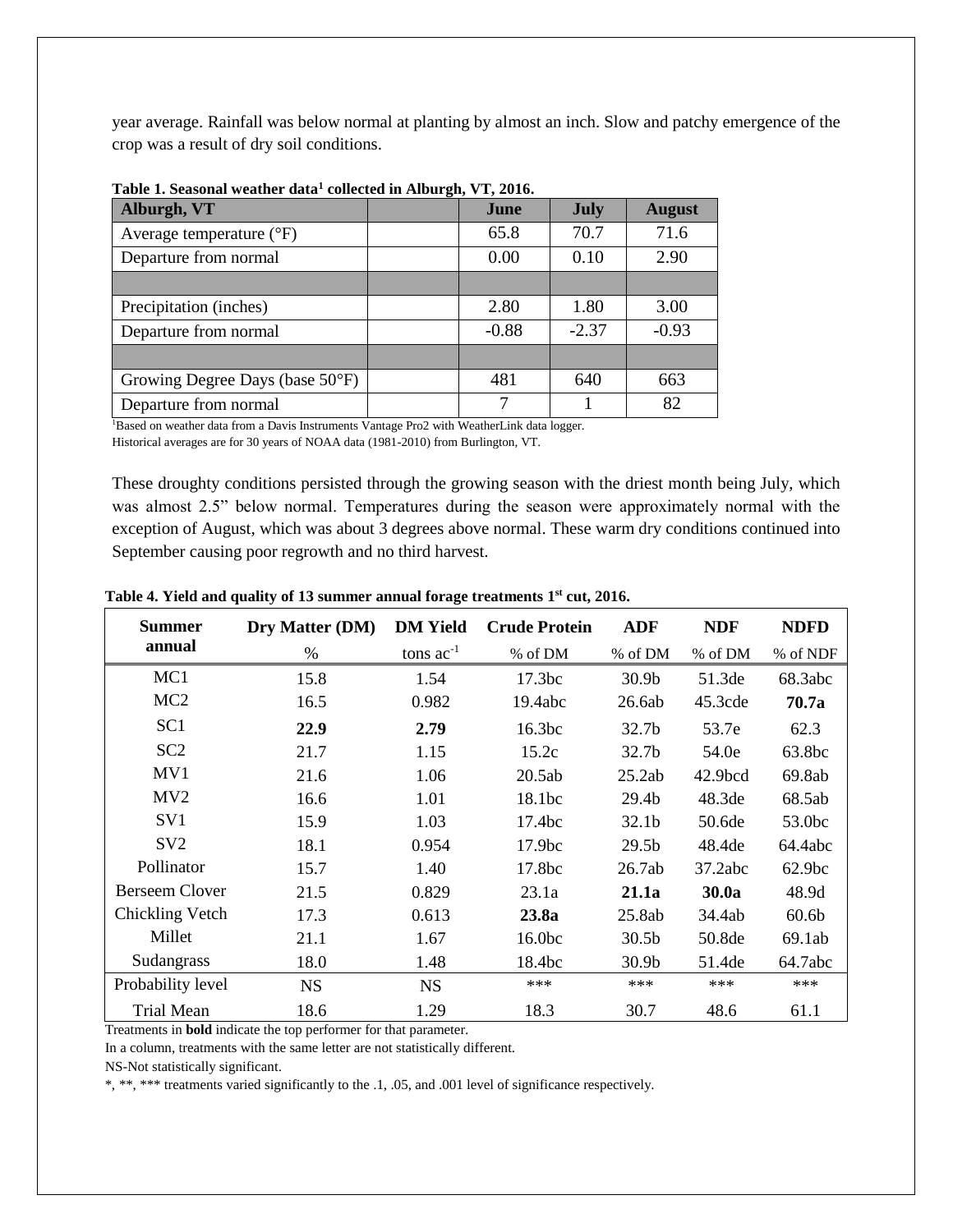At the first harvest, dry matter content and dry matter yields did not differ statistically (Table 4). Dry matter ranged from 15.7 to 22.9% with an average of 18.6% across the trial. The pollinator mixture, MC1, and SV2 mixtures had the lowest dry matter contents while the SC1, SC2, and MV1 treatments had the highest. Yields ranged from 0.613 to 2.79 tons per acre. Due to high variation, likely caused by germination and establishment issues associated with dry weather, yields were not statistically different across treatments. However, quality parameters did statistically differ across summer annual treatments. The addition of an annual legume to grass mixture did not significantly increase the crude protein concentration of the forage. Similar trends were observed for all other quality parameters. The statistical differences observed are between the legume and the summer annual grass, which is to be expected as these two crops are known to differ in quality from one another considerably. Although not statistically different, the protein level in the MV1 mixture was 4.5% higher than the millet alone. This large of a difference may have not been detected as a significant difference due to high variation. The pollinator mixture performed statistically similarly to the mixtures and grasses alone in terms of protein and ADF. In terms of NDF, the pollinator mixture was similar to the legumes alone having a considerably lower NDF than the grasses and any of the mixes with sudangrass. Interestingly, the pollinator mixture had a similar NDF to the MC2 mixture although it was not similar to the millet and this mixture had a higher proportion of millet. In general, these mixtures still produced considerable biomass of high quality during this incredibly dry period in the summer.

| <b>Abbreviation</b>   | Dry Matter (DM)   | <b>DM</b> Yield | <b>Crude Protein</b> | <b>ADF</b>               | <b>NDF</b> | <b>NDFD</b>              |
|-----------------------|-------------------|-----------------|----------------------|--------------------------|------------|--------------------------|
|                       | $\%$              | tons $ac^{-1}$  | % of DM              | % of DM                  | % of DM    | % of NDF                 |
| MC1                   | 15.8ab            | 0.613           | 22.7                 | 32.1                     | 51.0       | 69.3                     |
| MC <sub>2</sub>       | 17.3 <sub>b</sub> | 0.826           | 19.0                 | 31.9                     | 49.8       | 64.2                     |
| SC <sub>1</sub>       | 14.3a             | 0.656           | 18.6                 | 35.7                     | 55.5       | 58.9                     |
| SC <sub>2</sub>       | 14.7ab            | 0.842           | 18.5                 | 34.6                     | 54.5       | 60.9                     |
| MV1                   | 16.4ab            | 0.797           | 19.8                 | 32.3                     | 50.9       | 64.7                     |
| MV2                   | 15.2ab            | 0.618           | 20.1                 | 32.0                     | 50.7       | 67.4                     |
| SV <sub>1</sub>       | 14.2a             | 0.847           | 20.7                 | 34.8                     | 56.4       | 66.2                     |
| SV <sub>2</sub>       | 14.5a             | 0.743           | 19.3                 | 34.6                     | 54.5       | 60.5                     |
| Pollinator            |                   |                 | -                    | $\overline{\phantom{a}}$ |            | -                        |
| <b>Berseem Clover</b> |                   |                 |                      |                          |            |                          |
| Chickling Vetch       |                   |                 |                      |                          |            | $\overline{\phantom{a}}$ |
| Millet                | 15.7ab            | 0.664           | 20.2                 | 32.0                     | 50.6       | 65.9                     |
| Sudangrass            | 13.8a             | 0.665           | 19.6                 | 35.1                     | 55.1       | 59.0                     |
| Probability level     | $\ast$            | <b>NS</b>       | <b>NS</b>            | <b>NS</b>                | <b>NS</b>  | <b>NS</b>                |
| <b>Trial Mean</b>     | 15.2              | 0.727           | 19.8                 | 33.5                     | 52.9       | 63.7                     |

**Table 5. Yield and quality of 13 summer annual forage treatments 2nd cut, 2016.**

Treatments in **bold** indicate the top performer for that parameter.

In a column, treatments with the same letter are not statistically different.

NS-Not statistically significant.

\*, \*\*, \*\*\* treatments varied significantly to the .1, .05, and .001 level of significance respectively.

Dry weather continued after the first harvest significantly reducing regrowth. Both legume treatments alone as well as the pollinator mixture virtually did not regrow at all by the time the other treatments were harvestable again. This may have been due, not only to dry weather, but to limited regrowth potential of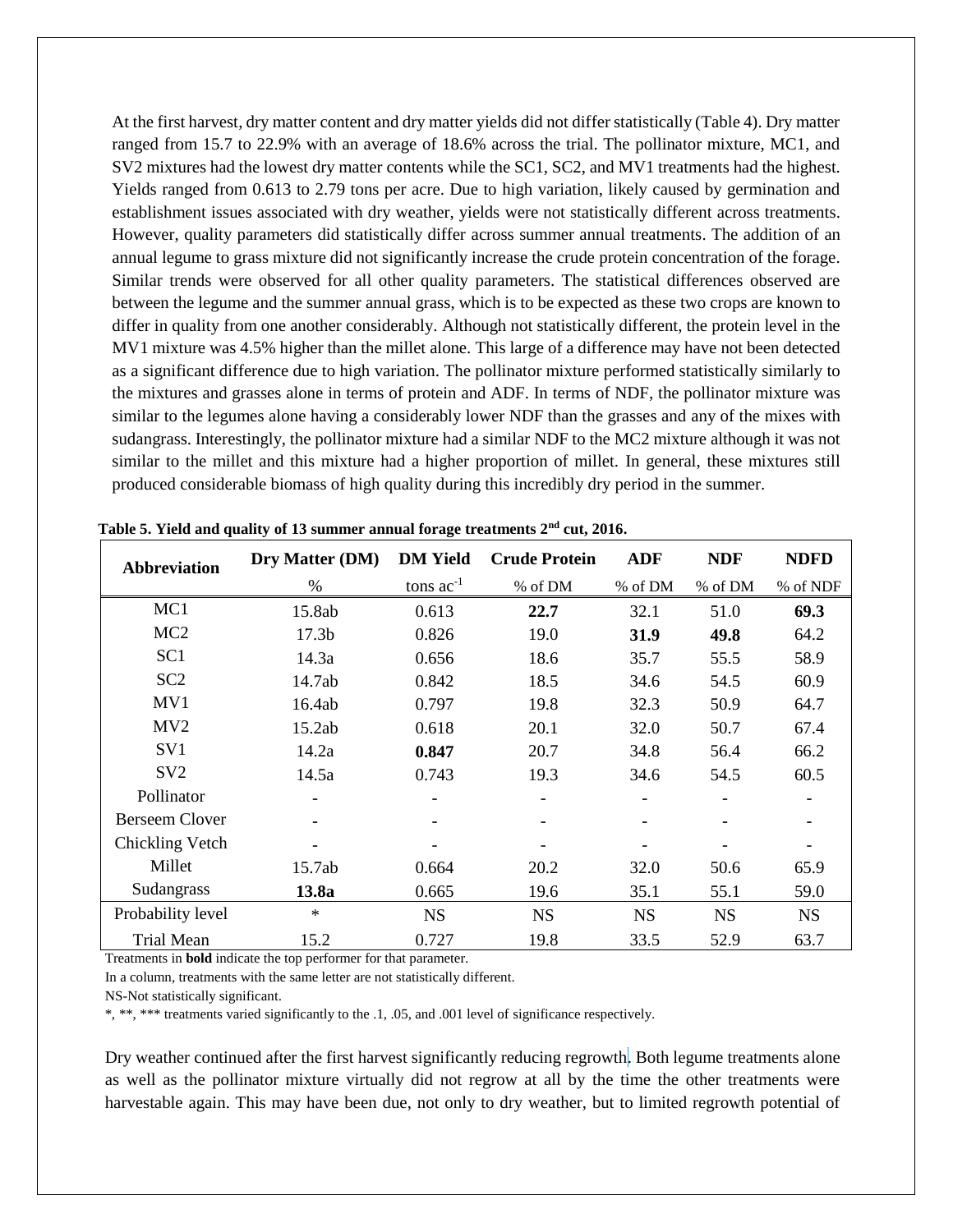these species. All treatments yielded under 1 ton of dry matter per acre but were not statistically different from one another. The average dry matter yield was 0.727 tons ac<sup>-1</sup>. Treatments did differ statistically in terms of dry matter content. The MC2 treatment had a higher dry matter content than the sudangrass treatments, except for the SC2 treatment. Quality parameters did not statistically differ in the second harvest (Table 5).

Figure 1 below summarizes the dry matter yields of the 13 different treatments across the two cuttings. The overall average dry matter yield for the season was 1.77 tons ac<sup>-1</sup>. The highest yielding treatment, although not statistically different from all other treatments, was the SC1 mixture of sudangrass and berseem clover both seeded at 25 lbs ac<sup>-1</sup>. These yields were substantial considering the extreme drought conditions over the season. Although we did not investigate the cost of implementing these mixtures, having over 1.5 tons of extra dry matter during this point in the season to supplement declines in perennial pastures could be extremely beneficial.



**Figure 1. Summary of the dry matter yields of the 13 different treatments across the two cuttings.**

## **DISCUSSION**

Challenging weather conditions at the time of planting and continuing through the summer led to patchy establishment and high variability in the trial. We did not observe many differences between the two proportions of grass and legume or between the types of grasses and legumes combined. Some of these differences may have been overshadowed by the high variability. The legumes and the pollinator mixture had little to no regrowth following the first harvest. No differences in yield or quality were observed in the second harvest. Further research is needed to develop recommendations for establishing summer annual grass and legume forage mixtures that produce high yields and quality forage in this region.